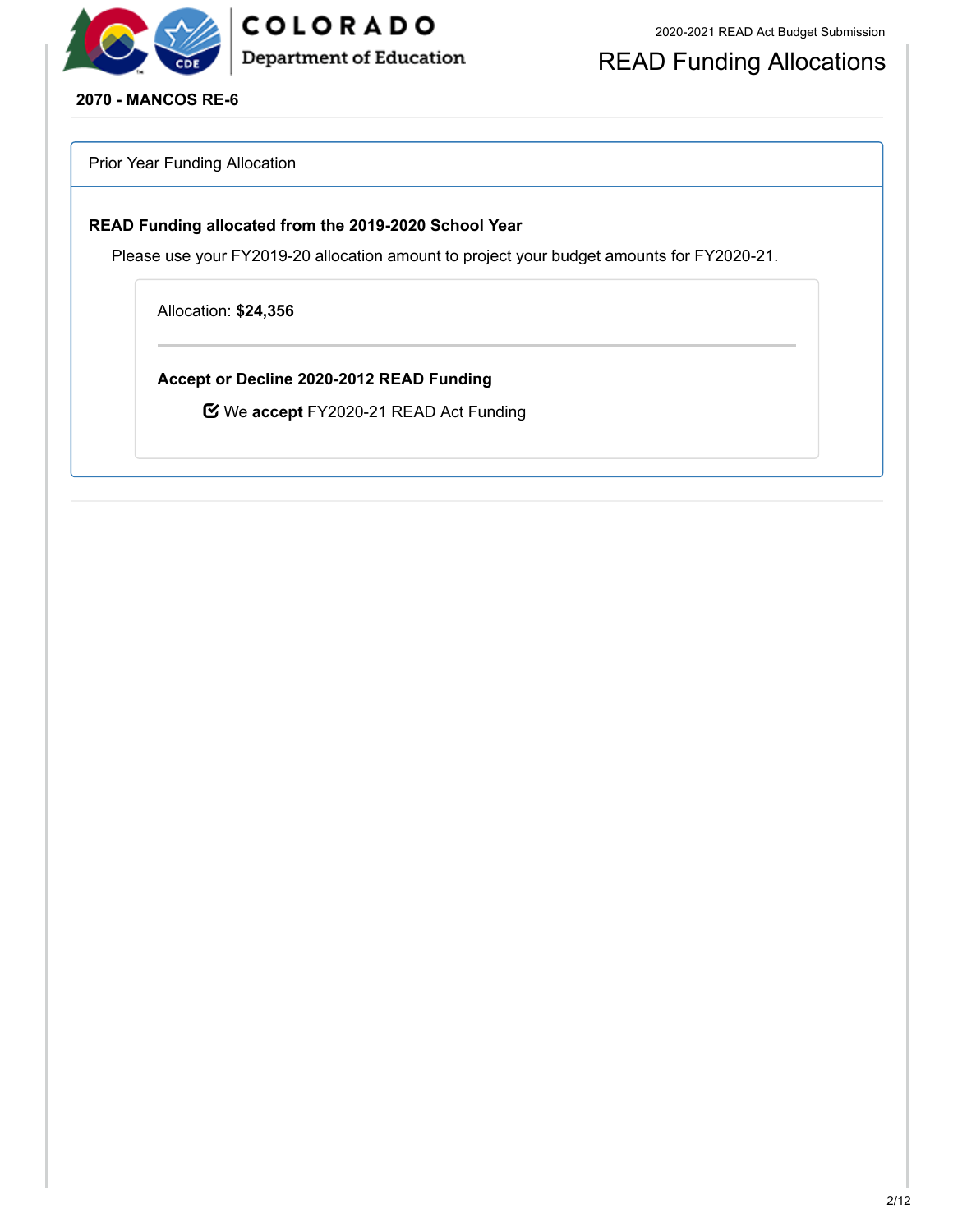### LEP Budget Explanation

**Instructions:** Select the ways in which you plan to use READ Act funds in the upcoming budget year. In order to submit your budget, all assurances must be reviewed and agreed upon, and all boxes must be checked.

In using the per-pupil intervention money distributed pursuant to the READ Act, each LEP shall ensure that some type of intervention, as described in the allowable activities below, is available to each student who is identified as having a significant reading deficiency (SRD) and who is enrolled in kindergarten through third grade in a school operated by the LEP.

Questions and Assurances

#### **READ Act funds will be used to operate a Summer School Literacy Program**

 $\boldsymbol{\heartsuit}$  The summer school literacy program services only students enrolled in K-3 who have an SRD or students below grade level if space is available

 $\boldsymbol{\Xi}$  The summer school literacy program will use scientifically based or evidence based instructional programming in reading that:

- Has been proven to accelerate student reading progress and:
- Provides explicit and systematic skill development in phonemic awareness, phonics, vocabulary development, reading fluency including oral skills, and reading comprehension and;
- Includes scientifically based and reliable assessments and;
- Provides initial and ongoing analysis of student progress in attaining reading competency

#### **READ Act funds will be used to purchase a core reading instructional program that is included on the Advisory List of instructional programming in reading**

 $\mathbf C$  READ Act funds will be used to purchase a supplemental instructional program that is included on the Advisory List of instructional programming in reading

#### **READ Act funds will be used to purchase tutoring services focused on increasing students' foundational reading skills**

 $\boldsymbol{\heartsuit}$  The tutoring service is focused on increasing students' foundational reading skills of phonemic awareness, phonics, vocabulary development, reading fluency including oral skills, and reading comprehension for students who receive instructional services pursuant to READ plans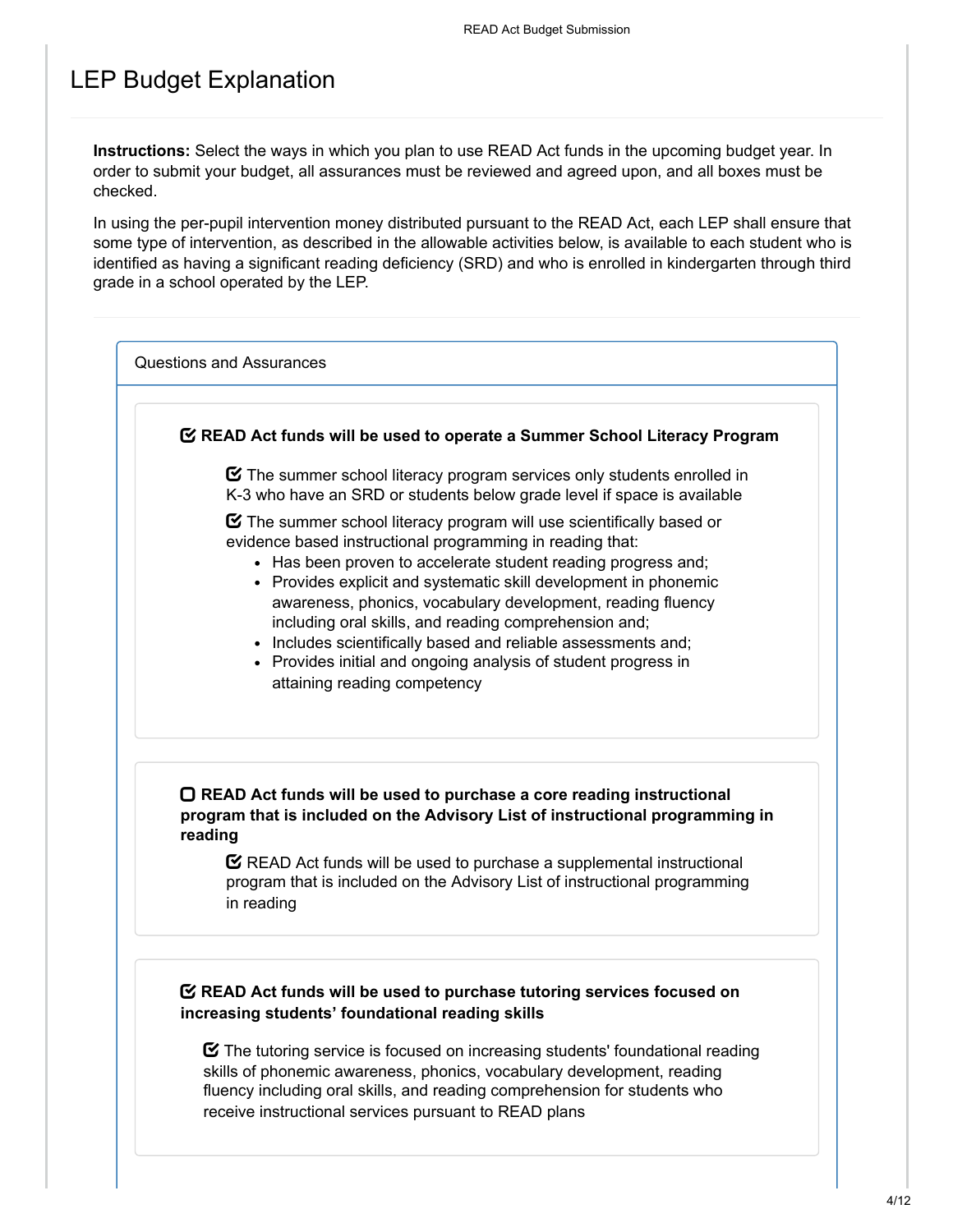**READ Act funds will be used to purchase from a BOCES the services of a reading specialist or reading interventionist who is trained in the science of reading and in teaching the foundational reading skills**

**READ Act funds will be used to provide other targeted, evidence-based or scientifically based intervention services to students who are receiving instructional services, which services are approved by the department**

 $\Box$  READ funds will be used to hire a reading interventionist to provide services which are approved by the department

**READ Act funds will be used to provide technology, including software, which is included on the Advisory List of instructional programming in reading and supporting technologies which may include providing professional development in the effective use of the technology or software**

**READ Act funds will be used to provide professional development programming to support educators in teaching reading. Professional development programming may include hiring a reading coach who is trained in teaching the foundational reading skills to provide job-embedded, ongoing professional development**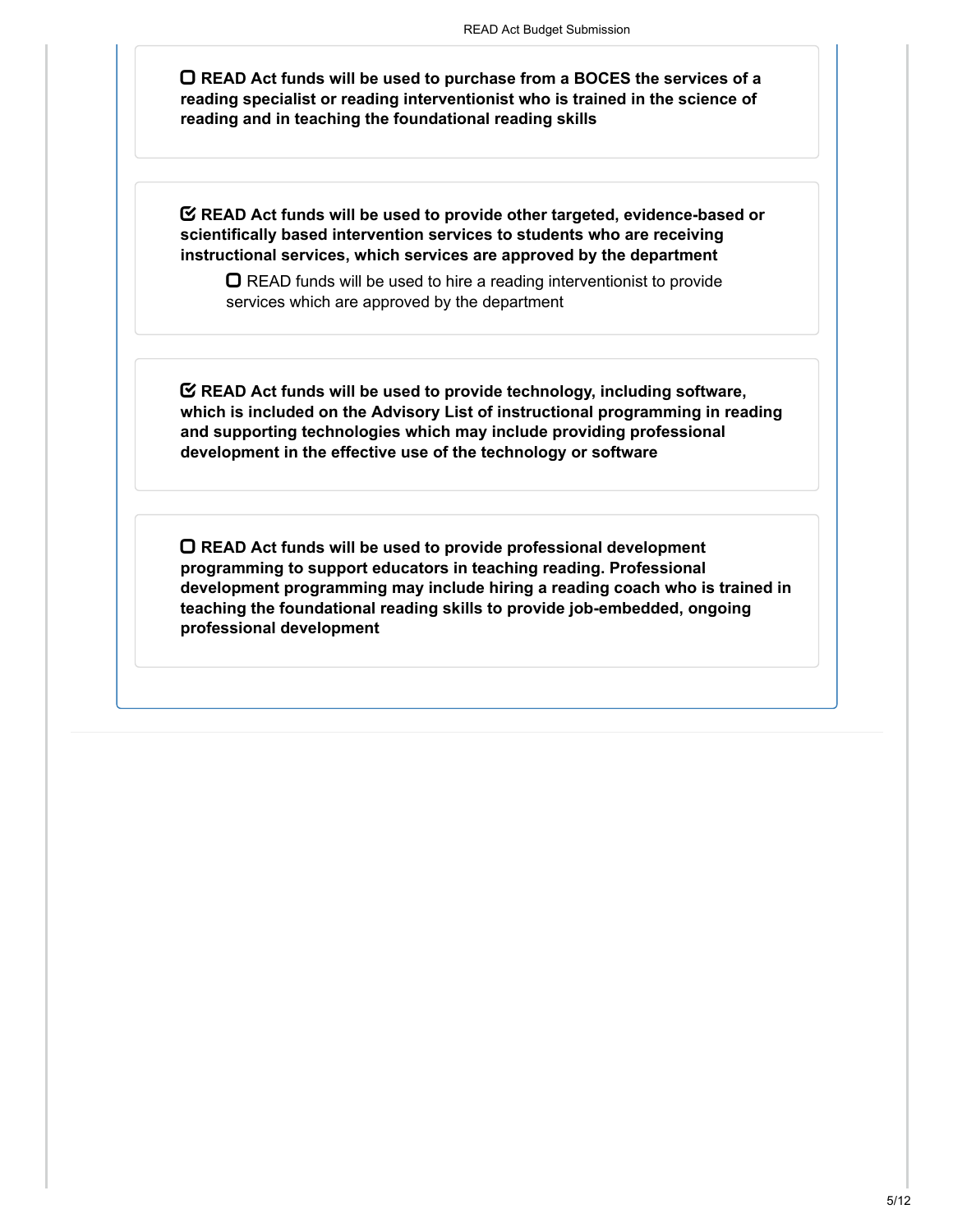### LEP Budget Narrative

**Instructions**: Provide a brief description (no more than 700 words) that addresses each of the questions below. These questions must be completed for any LEP receiving READ Act funds before funds are released.

Implementing Allowable Activities

**Explain how your LEP plans to implement each selected allowable activity. Please ensure that each allowable activity listed aligns with the allowable use(s) of funds as required by statute and matches the allowable use(s) listed in your LEP budget explanation.**

We will provide summer school for eight days (two weeks) at the end of the school year. The instruction will use scientifically based or evidence based instructional programming in reading.

The Instructional Programs that will be used for summer school are: Really Great Reading-Countdown (1st-3rd grades) Really Great Reading-Blast (1st-3rd grades) Really Great Reading-HD Word (2nd-3rd grades) Wilson Reading System (1st-3rd grades)

The students who will be attending Summer School are those students who are "below" and "well below" grade level in reading based on End of the Year DIBELS scores 2021. Those students who are well below/SRD will be given priority.

We will also provide tutoring instruction for one hour on two different days each week throughout the school year. The tutoring instruction will be focused on increasing students' foundational reading skills of phonemic awareness, phonics, vocabulary development, reading fluency including oral skills, and reading comprehension for students who receive instructional services pursuant to READ plans.

The Instructional Programs that will be used for tutoring are: Really Great Reading-Countdown (Kindergarten-3rd grades) Really Great Reading-Blast (1st-3rd grades) Really Great Reading-HD Word (2nd-3rd grades) Wilson Reading System (1st-3rd grades)

The students who will be invited to attend tutoring are those students who are "below" and "well below" grade level in reading based on DIBELS Benchmark scores. Those students who are well below/SRD will be given priority, and will be in Kindergarten-3rd grades.

We will be purchasing the Countdown Program for Supplemental Instructional Program provided to our students on READ Plans.

We will be purchasing software, which is included on the Advisory List of instructional programming in reading, as well as the devices needed to run the software.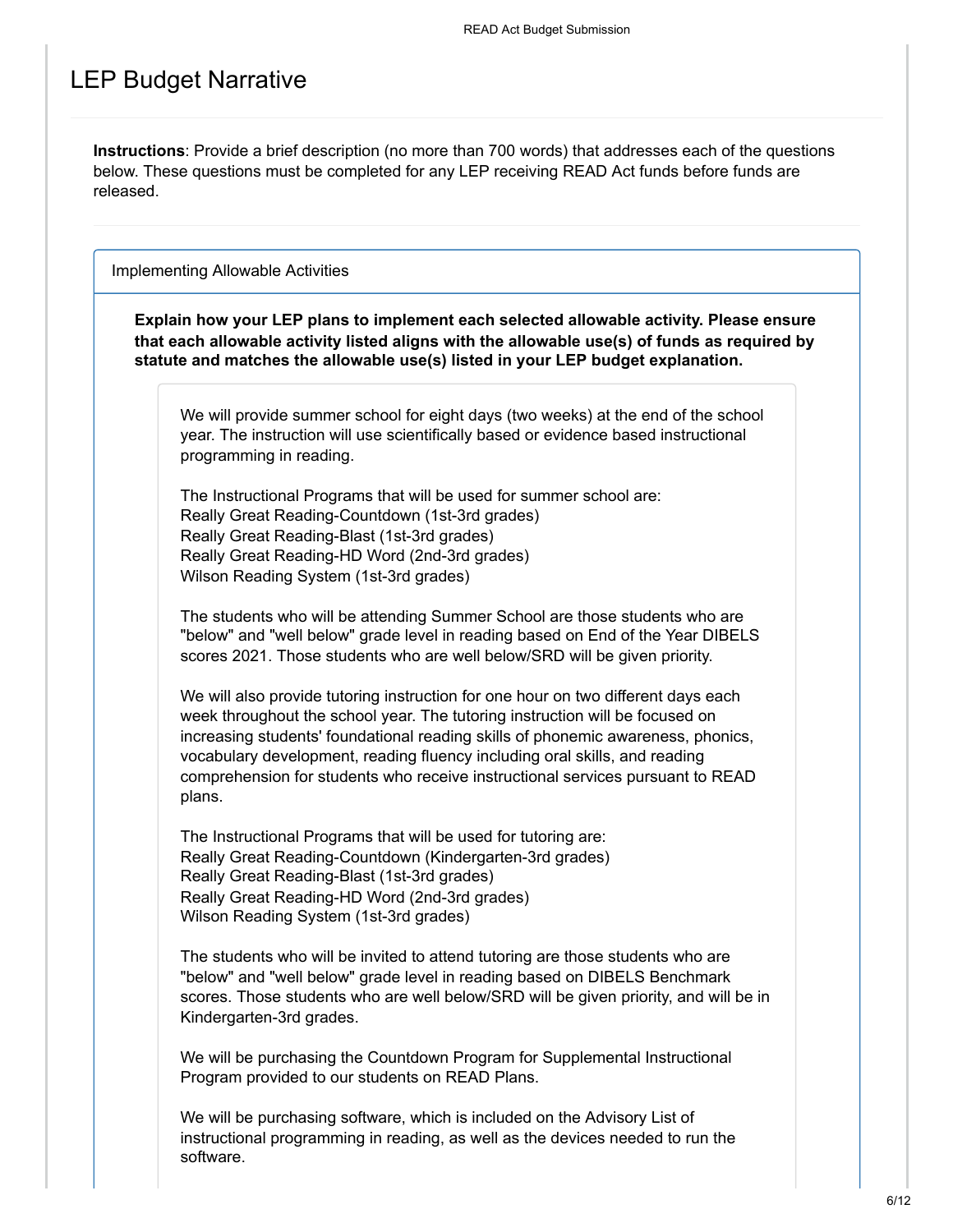Instructional Programming/Online learning will include: Really Great Learning-Countdown Online (one year subscription) Really Great Learning-Blast Foundations Online (one year subscription) Really Great Learning-HD Word Online (one year subscription)

#### Outcomes and Goals

#### **What are your LEP's expected outcomes and goals in the upcoming budget year from implementing your selected allowable activity(ies)?**

The main purpose of reading instruction and intervention is to improve students' reading by helping increase their phonemic awareness, phonics (decoding), fluency, vocabulary and comprehension. This goal can be reached when we can first define the student's challenge in order to provide the most effective intervention. This means we specifically target our intervention to one of the five broader reading categories.

The reading goals for K-3 are as follows:

Kindergarteners will increase accuracy and fluency/speed with rhyming, first sound fluency, phoneme differentiation, phoneme counting, blending sounds, sound deletion, sound addition, sound substitution and segmenting sounds.

Kindergarteners will increase/maintain phonemic awareness and reach grade level proficiency with First Sound Fluency, which measures how well a student can hear and produce the initial sounds in words. A score of 30 first-correct letter sounds should be reached by December 2020.

Kindergarteners will increase/maintain Letter Naming Fluency by April of 2021. Grade level proficiency should be reached by being able to name 50 upper and lower case letters that are arranged in a random order.

Kindergarteners will increase/maintain Phoneme Segmentation Fluency, which measures a student's ability to segment three and four-phoneme words into their individual phonemes fluently. For example, the word "sat" has three phonemes /s/ /a/ /t/ and this word would receive three possible points. A score of 20 phonemes (sounds) should be reached by December 2020 and 40 phonemes by April 2021. Kindergarteners will increase/maintain alphabetic understanding/blending skills and reach grade level proficiency of Nonsense Word Fluency with 17 Correct Letter Sounds by December 2020 and 28 Correct Letter Sounds by April 2021.

First graders will increase/maintain alphabetic understanding/blending skills and reach grade level proficiency of Nonsense Word Fluency of 43 Correct Letter Sounds and 8 Whole Words Read by December 2020 and 58 Correct Letter Sounds and 13 Whole Words Read by April 2021.

First graders will increase/maintain phonics/reading skills and reach the grade level proficiency of 78% of words read accurately by December 2019 and 90% of words read accurately by April 2021.

First graders will increase/maintain fluency and reach the grade level proficiency of 23 correct words read per minute by December 2020 and 47 correct words read per minute by April 2021.

First graders will increase/maintain comprehension skills and verbally communicate key details/vocabulary of a text by using at least 15 words in a retell by April 2021. This will be demonstrated through EOY benchmarking. (There is not a mid-year goal because not enough words are read to have a retell at MOY.)

Second graders will increase/maintain phonics/reading skills and reach the grade level proficiency of 96% of words read accurately by December 2020 and 97% of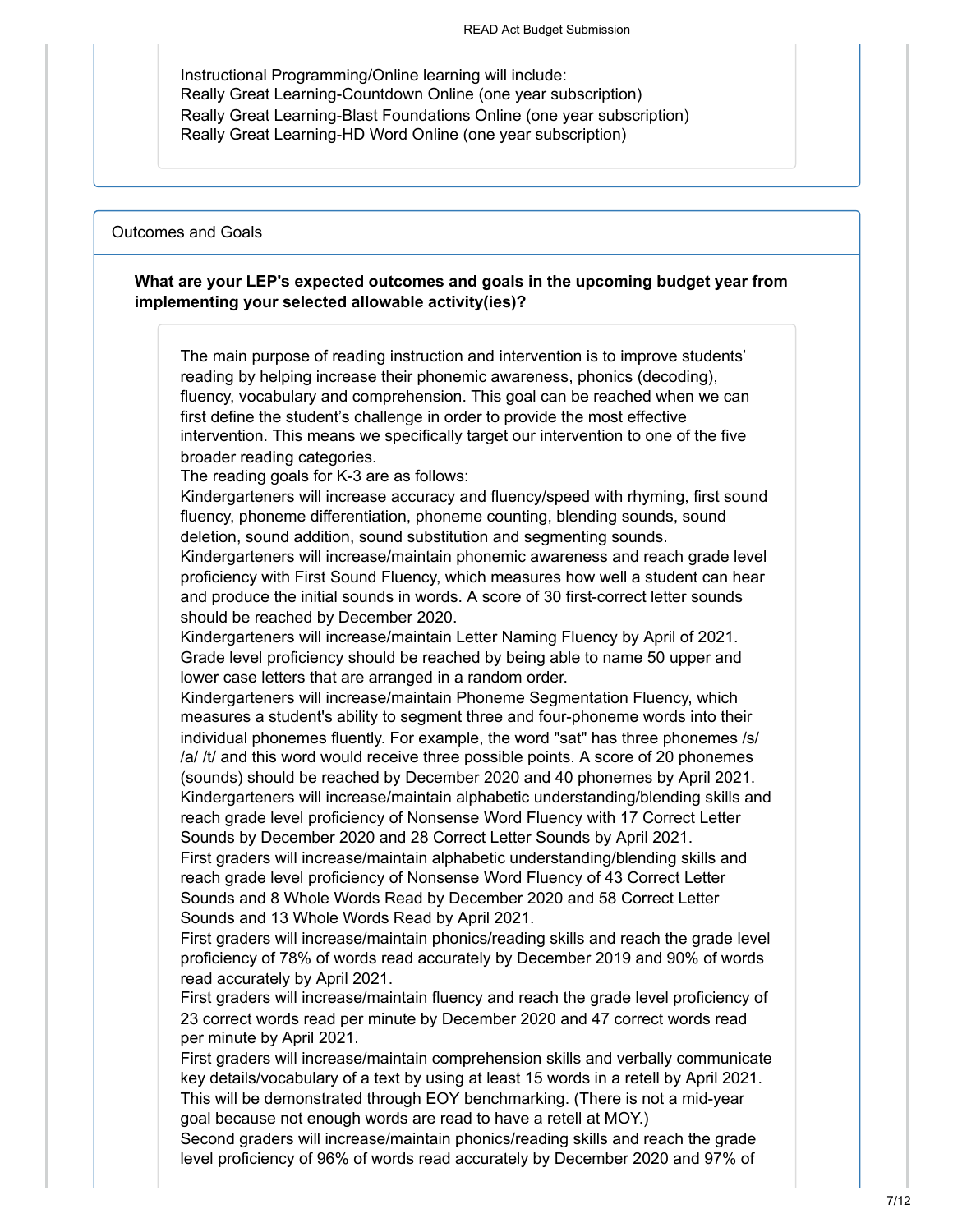words read accurately by April 2021.

Second graders will increase/maintain fluency and reach the grade level proficiency of 72 correct words read per minute by December 2020 and 87 correct words read per minute by April 2021.

Second graders will increase/maintain comprehension skills and verbally communicate key details/vocabulary of a text by using at least 21 words in a retell by December 2020 and 27 words in a retell by April 2021.

Third graders will increase/maintain phonics/reading skills and reach the grade level proficiency of 96% of words read accurately by December 2020 and 97% of words read accurately by April 2021.

Third graders will increase/maintain fluency and reach the grade level proficiency of 86 correct words read per minute by December 2020 and 100 correct words read per minute by April 2021.

Third graders will increase/maintain comprehension skills and verbally communicate key details/vocabulary of a text by using at least 26 words in a retell by December 2020 and 30 words in a retell by April 2021.

Third graders will increase/maintain reading fluency, accuracy and comprehension by reaching the grade level DAZE proficiency of 11 correct words by December 2020 and 19 correct words by April 2021. Daze is a reading fluency task in that student responses are timed for three minutes, and the stronger a reader the student is, the more correct words they will encounter in that three-minute timing. Daze is also an indicator of reading comprehension and accuracy (phonics), as completing the task requires students to understand what they are reading, thus reading the words accurately.

#### Potential Barriers

#### **What are potential barriers in reaching your expected outcomes and goals? How do you plan to address and/or overcome these barriers?**

Possible barriers and solutions could include:

1. Teaching/learning time lost from March-May 2020: If we have to continue to teach online/virtually, due to COVID-19, then this will have a big impact on our SRD students. The solution is again bigger than what we as a district can solve. However, we will continue to implement RTI and meet students' individual academic, social, and emotional needs. We will include parents, teachers, specialists, nurse, counselor, administration, and community resources. 2. Technology: Not all students have equal access to computers and Internet. Whether we are teaching in school or virtually, we know that students benefit from technology. Since many of our students are at the poverty level, or live in very rural areas, they miss out of the benefits of technology to their educational experience. As part of our solution, the Mancos School District provides chrome books to each student and tries to help all families have access to the Internet. 3. COVID-19 changes: We know this will be an unpredictable year. The solution will be to stay flexible and knowledgeable.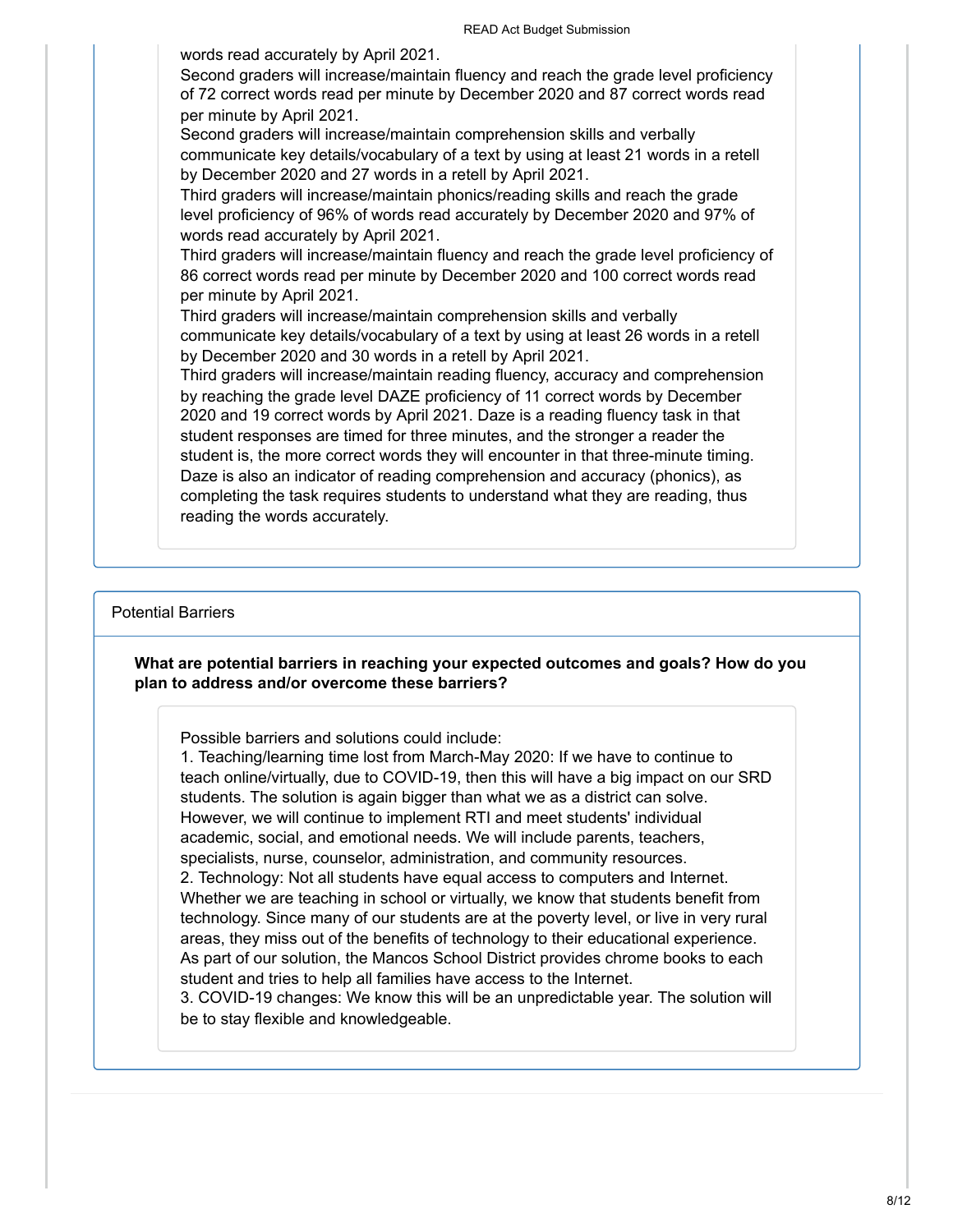## Budget Details

#### Budget Request

For each allowable activity in the budget:

- Select each allowable activity your LEP plans to use READ Act funds for in the upcoming budget year. Ensure that each allowable activity is aligned with the allowable uses of READ funds as required in statute.
- Select each of the instructional program(s) from the drop down list provided that your LEP plans to use in the upcoming budget year. If an instructional program is not listed, please provide the name of the instructional program(s) in the "other" box
- Input the amount requested, the associated program and object codes, and fiscal year. Input the salary position and FTE amount, if applicable.
- Ensure that budgeted costs are clearly tied to the allowable activity and are calculated with detail in the "description of activity" field.

| ID<br>Ref | Allowable<br><b>Activity</b> | Instructional<br>Program | Program<br>Code                             | Object<br>Code                      | <b>Salary</b><br><b>Position</b> | <b>FTE</b> | <b>Description of Activity</b>                                                                                                                                                                                                                                                                                                                                                                                                                                                                                                             | Requested<br><b>Amount</b> |
|-----------|------------------------------|--------------------------|---------------------------------------------|-------------------------------------|----------------------------------|------------|--------------------------------------------------------------------------------------------------------------------------------------------------------------------------------------------------------------------------------------------------------------------------------------------------------------------------------------------------------------------------------------------------------------------------------------------------------------------------------------------------------------------------------------------|----------------------------|
| 3702      | Summer<br>School             |                          | Instructional<br>Program<br>$(0010 - 2000)$ | 0100<br>Salaries                    | 000<br>Other                     | 0.02       | Funding for teachers to provide<br>instruction during Summer<br>School. The summer school<br>literacy program will service<br>only students enrolled in K-3<br>who have an SRD or students<br>below grade level if space is<br>available. The instructional<br>programs that will be used for<br>summer school are: Really<br>Great Reading-Countdown<br>(Kindergarten-3rd grades),<br>Really Great Reading-Blast<br>(1st-3rd grades), Really Great<br>Reading-HD Word (2nd-3rd<br>grades), and Wilson Reading<br>System (1st-3rd grades). | \$4,900.00                 |
| 3704      | Summer<br>School             |                          | Instructional<br>Program<br>$(0010 - 2000)$ | 0200<br>Employee<br><b>Benefits</b> | 000<br>Other                     | 0.00       | Funding for teachers to provide<br>instruction during Summer<br>School. The summer school<br>literacy program will service<br>only students enrolled in K-3<br>who have an SRD or students<br>below grade level if space is<br>available.                                                                                                                                                                                                                                                                                                  | \$1,095.15                 |
| 3707      | Tutoring<br>Services         |                          | Instructional<br>Program<br>$(0010 - 2000)$ | 0100<br><b>Salaries</b>             | 000<br>Other                     | 0.02       | Funding for teachers to provide<br>tutoring services throughout the<br>school year that instruction is<br>focused on increasing students'<br>foundational reading skills.                                                                                                                                                                                                                                                                                                                                                                  | \$9,300.00                 |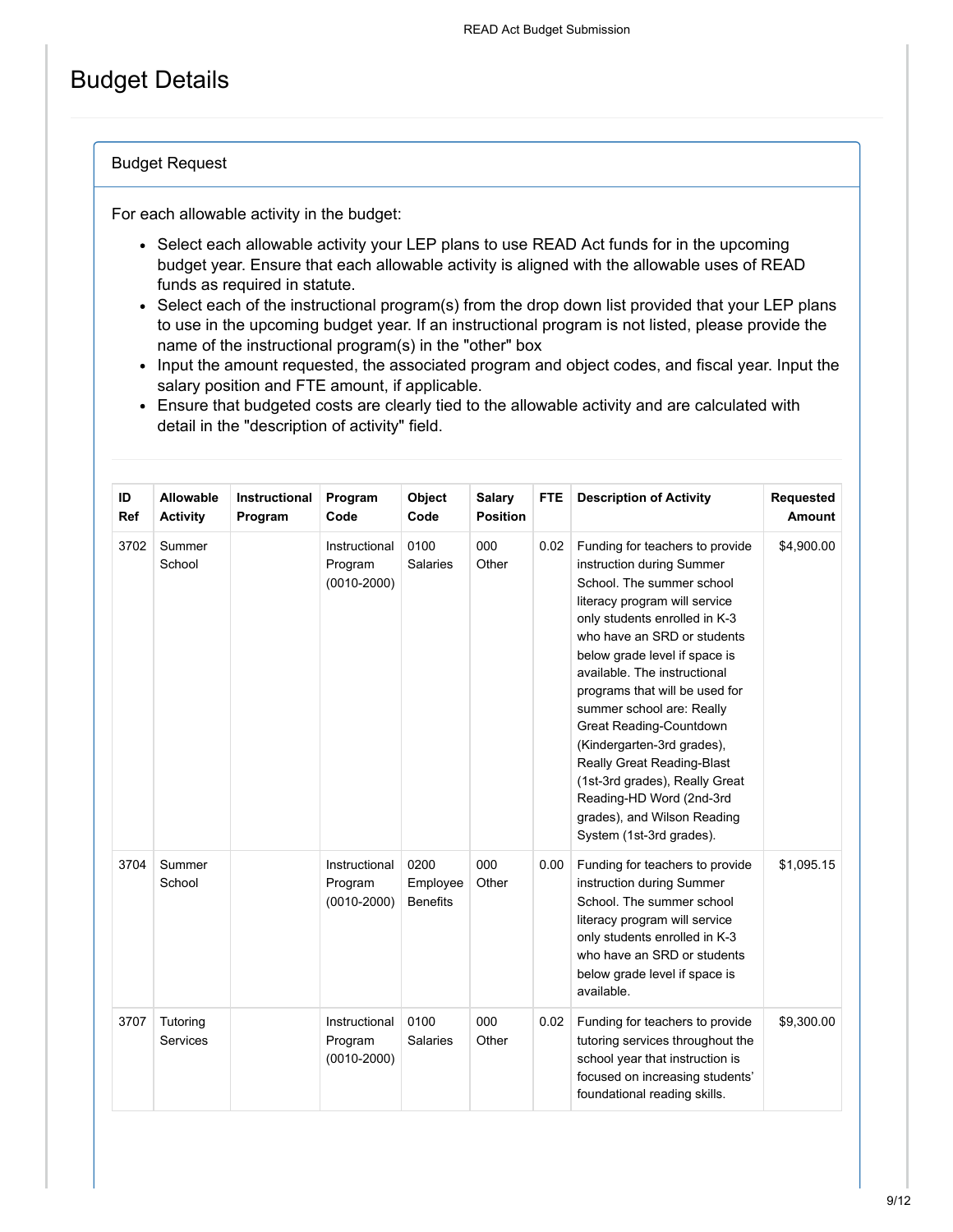#### 3708 Tutoring Services Program (0010-2000) Employee Benefits **Other** 0.00 Funding for teachers to provide tutoring services throughout the school year that instruction is focused on increasing students' foundational reading skills. 3709 Other Services Support Program (2100, 2200, 2600, 2700, 2800, 2900, and 3300) 0600 Supplies Funding will provide other targeted, evidence-based or scientifically based intervention services to students who are receiving instructional services, which services are approved by the department. Specific supplies include: Really Great Reading: Countdown Lesson Plan Teacher Guide Sets, Countdown Workbooks, Countdown Sort and Play Card Decks, Countdown Online Subscription, Blast Lesson Plan Teacher Guide Sets, Blast Workbooks, Blast Online Subscription, HD Word Lesson Plan Sets, HD Word Workbooks, HD Word Online Subscription; Wilson Reading System: Foundations Fluency Kits Level 1 and 2, Home Support Packs K-3, Foundations Teacher Kits (K-3). \$6,216.11 3714 Technology | Support Program (2100, 2200, 2600, 2700, 2800, 2900, and 3300) 0600 Supplies Funds will be used to provide technology, including software, which is included on the Advisory List of instructional programming in reading and supporting technologies which may include providing professional development in the effective use of the technology or software. Instructional programming/online learning will include: Really Great Learning-Countdown Online (one year subscription), Really Great Learning-Blast Foundations Online (one year subscription), Really Great Learning-HD Word Online (one year subscription). \$700.00 Allocation: \$24,356.01 Budgeted Amount: \$24,289.81 Funds Remaining: \$66.20

#### READ Act Budget Submission

\$2,078.55

000

Instructional

0200